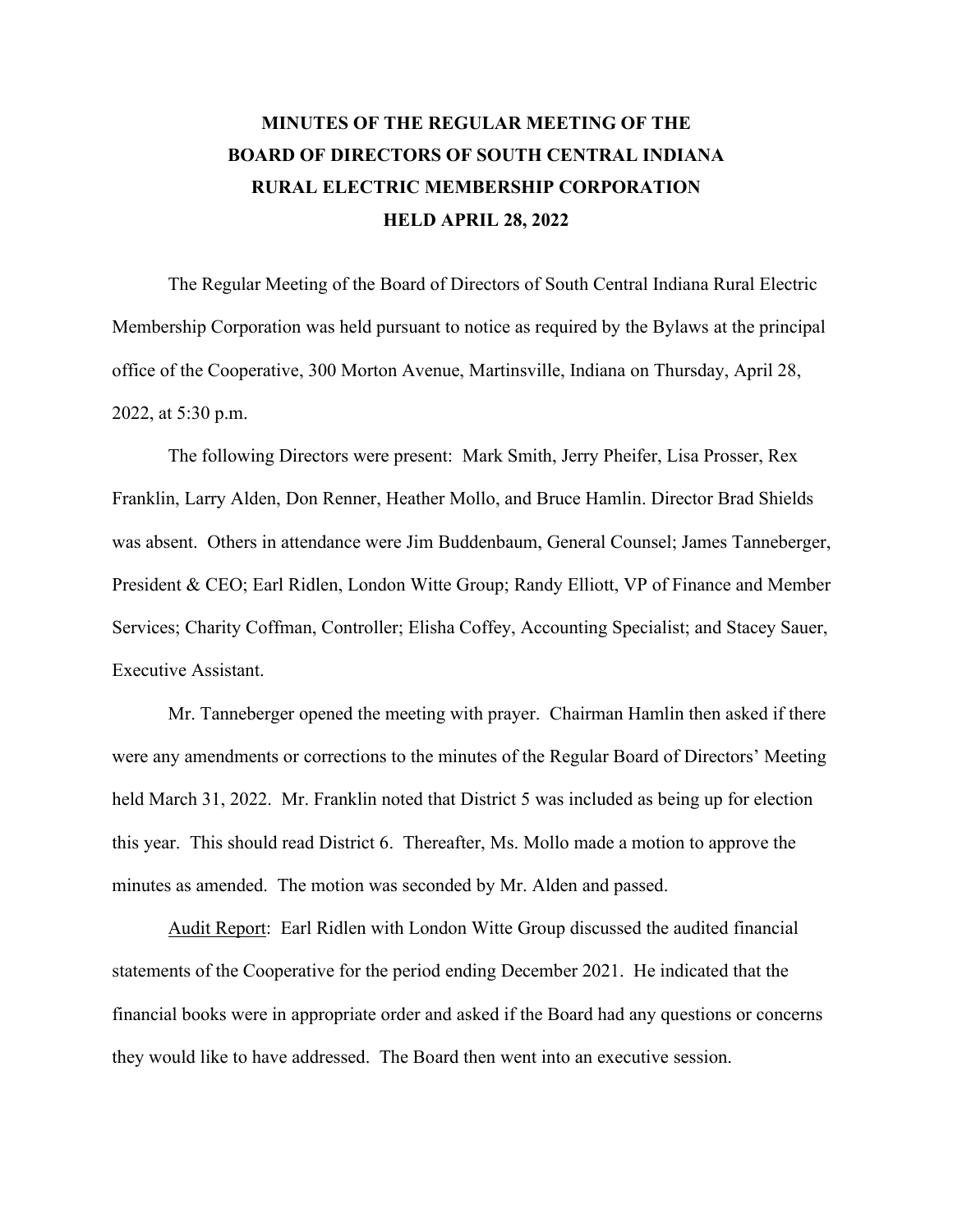Safety Report: Upon reconvening the Regular Board Meeting, Mr. Tanneberger reviewed the Safety Report for the month and answered the Directors' questions. Following discussion, Ms. Mollo made a motion to accept the Safety Report. The motion was seconded by Mr. Renner and passed.

Financial Reports: The Board reviewed the financial reports for March 2022. Following discussion and questions, Ms. Prosser made a motion to accept the financial reports and writeoffs to bad debt for March 2022 as presented. The motion was seconded by Mr. Franklin and passed.

SCI Fiber: Mr. Tanneberger discussed the SCI fiber project reporting on in-home installations which should be complete by year-end, material delays, the fiber network, collaboration with other providers, development of the middle mile fiber network, and grants. He further discussed smart grid deployment which includes completed installation of seventy online remotely-controlled, protective electric switching devices to date.

Mr. Tanneberger further discussed the establishment of Accord Telecommunication Collaborative and the role of the entity in the development of the fiber transport network throughout Indiana. He reported the entity continues to grow with members and associate members.

## Committee Reports:

Personnel Committee: A meeting of the Personnel Committee was scheduled for May 19, 2022, at 9:00 am at the REMC office. The purpose of the meeting is to discuss the nonunion wage and salary plan and the CEO's annual review.

Unfinished Business: Mr. Tanneberger reviewed the CEO Goals for 2022 and progress of the strategic planning goals.

2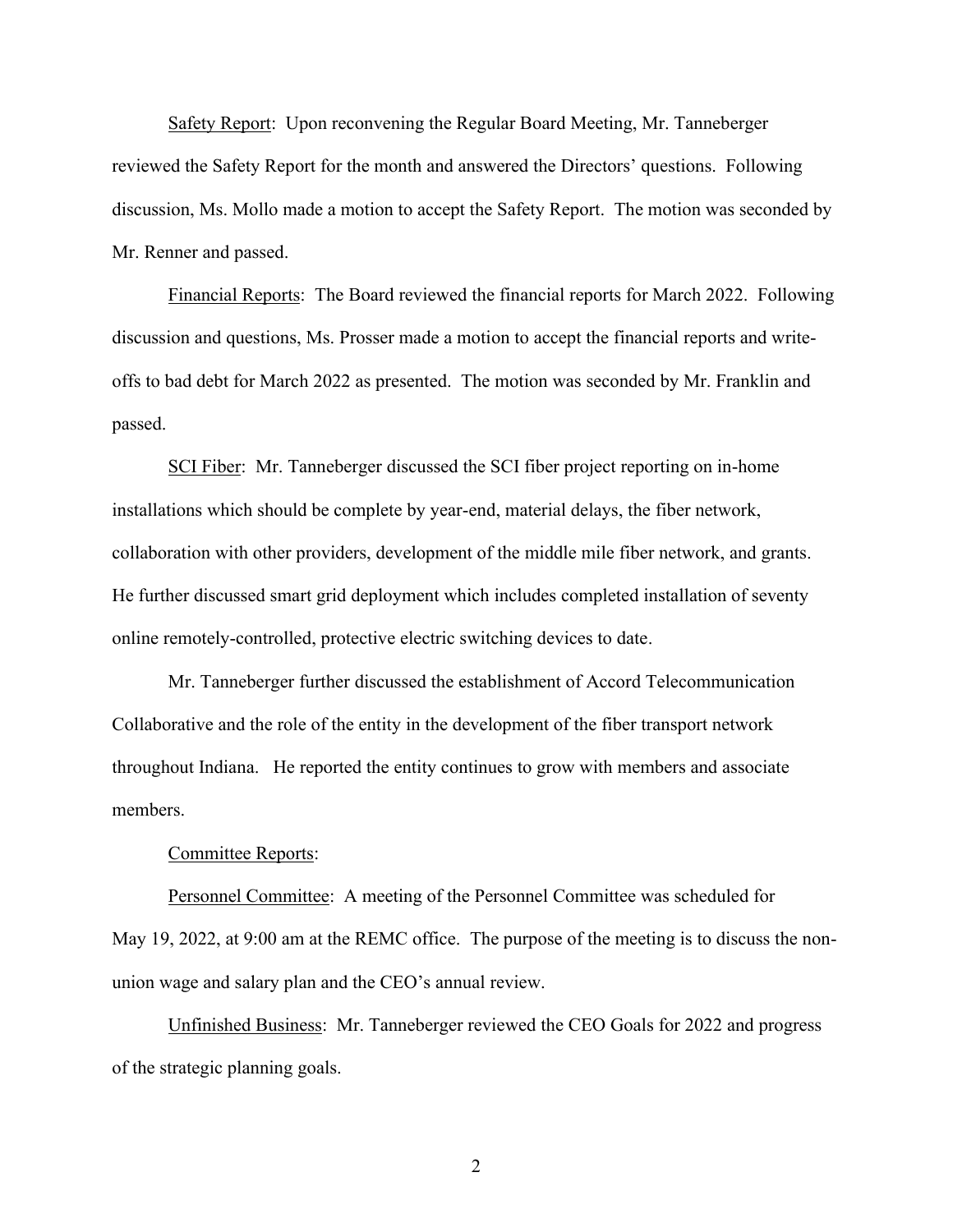New Business: The Board considered the NCSC Director Ballot. By consensus of the Board, Mr. Smith will cast the ballot for SCI.

Mr. Tanneberger reported that SCI had received correspondence from CFC regarding SCI's contribution to the Cooperative System Integrity Fund. SCI currently contributes five percent of the annual patronage capital credit retirement. This will continue annually until SCI notifies CFC otherwise. The Board approved continuing the contribution.

The Board discussed adding an email link to SCI's website for members to contact directors. The emails will come into the office and be dispersed to the appropriate director according to the member's district.

The Board considered proposed bylaw amendments to the CoBank Capitalization and Governance Bylaws. Following discussion, Ms. Prosser made a motion to approve the bylaw amendments as presented. The motion was seconded by Mr. Renner and passed.

 Attorney: Mr. Buddenbaum discussed Board Policy No. 4-26 – Cyber Security. Following discussion of the policy and suggested amendments, Ms. Mollo made a motion to approve the policy as amended. The motion was seconded by Mr. Pheifer and passed.

Mr. Schultz further reported on several ongoing projects and answered the Directors' questions.

President/CEO Report: Mr. Tanneberger reported he continues to communicate SCI's strategic vision, mission statement and internal vision to employees to ensure all are working toward the same goal.

Mr. Tanneberger then asked if there were any questions regarding the President/CEO's monthly written report. Following questions, Mr. Pheifer made a motion to accept the President/CEO's report. The motion was seconded by Mr. Franklin and approved.

3